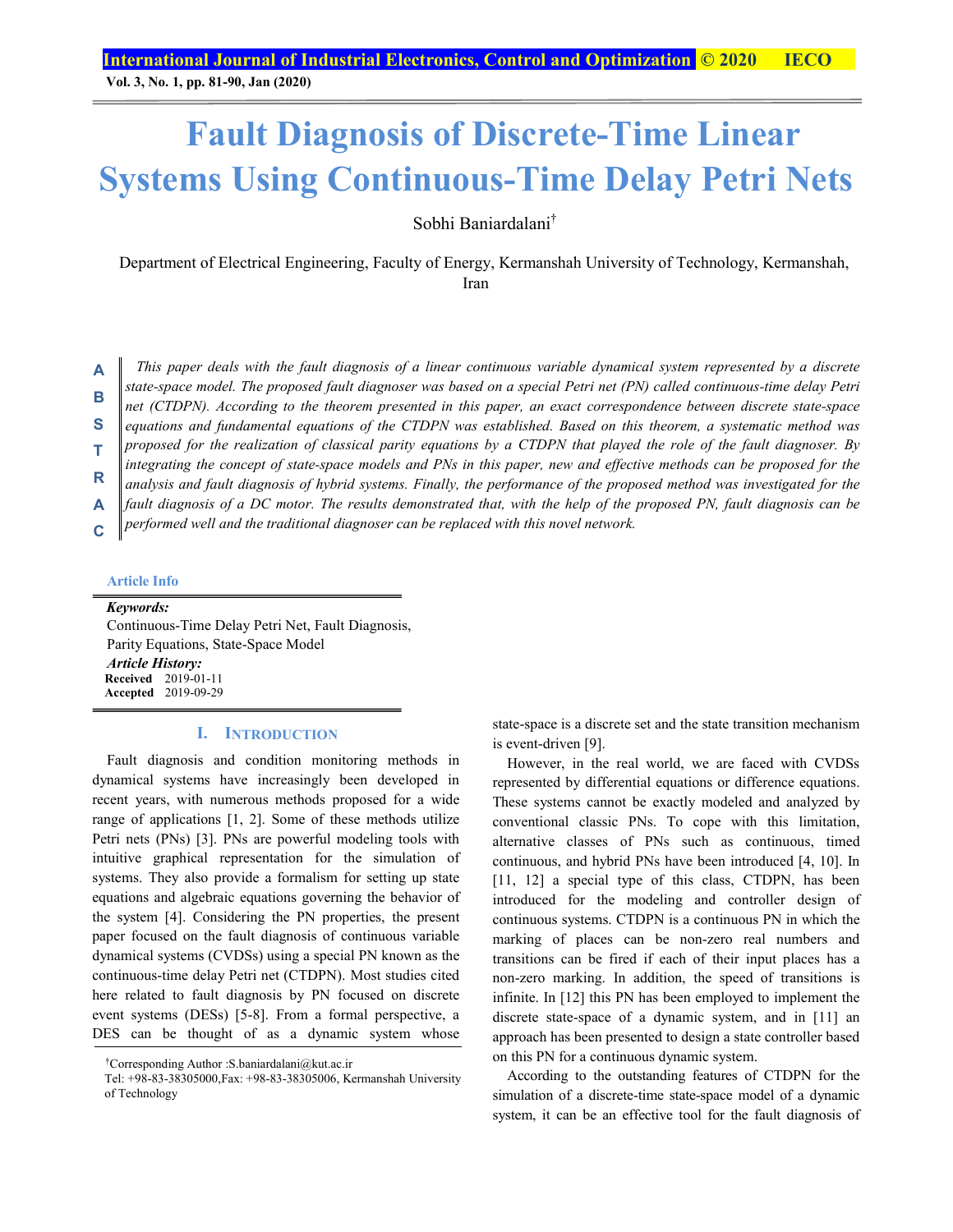discrete-time CVDSs as shown in the present paper. In this paper, a novel approach is presented for the fault diagnosis of a CVDS represented by a discrete-time state-space model. In fact, by the proposed method of this paper, a conventional diagnoser is designed and is then realized by a CTDPN. From this point of view, the proposed method can be regarded as the generalization and development of the algebraic fault diagnosis approach presented for DESs [13-15]. Due to the compatibility of CTDPN with the continuous systems, we can utilize the well-known fault diagnosis methods to design the CTDPN fault diagnoser. In this paper, the discrete-time parity approach has been adopted to generate structured residuals indicating the occurred faults [16]. These residuals are represented by marking of places in the realized CTDPN.

In the past decade, the application of powerful programmable logic controllers (PLCs) has become widespread in various industries [17, 18]. As a result, the idea of implementing an online diagnoser and a feedback controller, both on the same PLC, has received further attention. Some advantages of this implementation scheme are the reduction of hardware needed for diagnosis, no need for the sensor installation to observe command events, no need for communication buses, and a higher fault diagnosis speed [19-21].

A challenging issue in this regard is that the on-line diagnoser system should be easily implemented by a standard PLC programming language. As reported by the few works addressing the problem of implementing online diagnosis on a PLC, PN-based diagnosis has superior compatibility with PLC programming languages such as the ladder diagram (LD) or sequential function chart (SFC) [19-22]. All the studies cited before were on DESs and, to the best of the author's knowledge, no research has dealt with the problem of implementing online PN-based diagnosers for CVDSs on a PLC. Thus, the main motivations for the present work are as follows:

-The lack of a general framework for implementing the well-known fault diagnosis methods for CVDS on PLCs (This paper proposes an appropriate PN-based diagnosis for these systems as the first and most important step.)

-Facilitating access to unified formalism based on PNs for fault diagnosis in hybrid systems exhibiting both continuous and discrete dynamic behaviors.

#### *Related literature*

The use of PNs for fault diagnosis systems has been reviewed in a number of papers along with other models such as automata [5-8, 23-26]. In [5], three main methods, including the algebraic method for fault diagnosis, have been investigated. In [13-15], faults in both PN transitions and places have been considered, and a redundant PN has been constructed and attached to the main PN. In the diagnosis scheme in [13], the nonzero marking of redundant places has been decoded to indicate the occurred faults. Similar to [13], in this paper, we constructed a redundant CTDPN in which the markings of places were equal to residuals indicating the occurred faults. In [27], the faults have been modeled by unobservable transitions and an algorithm has been presented for the separation of the faulty part. In this method, there is no need for a redundant network for fault diagnosis and this is the main advantage of this method over our paper. However, this method is applicable only for pure DESs. In [7, 8] a diagnoser based on the reachability graph has been proposed for bounded PNs (a PN with limited marking value) and analyzed. Since the reachability graph cannot be accessed for continuous PNs, this method is not applicable for CVDSs.

As mentioned before, alternative PNs such as continuous Petri nets (CPNs), timed continuous Petri nets (TCPN), hybrid Petri nets (HPN), and CTDPNs have been introduced to model and analyze continuous dynamic systems [4, 11, 28]. In [28] a survey of using HPNs for logistic purposes has been presented, and in [29] CPNs have been applied for modeling and analyzing biological systems. The major drawback of PNs introduced in [28-30] is that their markings are positive real numbers, and thus these PNs cannot be utilized for modeling CVDSs whose state variables have negative values, while this limitation does not exist in the network employed in the present study.

A few studies have addressed the fault diagnosis in TCPN [31-33]. In [31], a fault modeling framework based on hybrid automata has been presented and an online monitoring approach based on a timed PN model that abstracts away the continuous dynamics has also been described. Contrary to [31], the continuous dynamics was directly simulated by CTDPN in the present paper. Moreover, [32] has implemented an adaptive fault diagnoser for a system modeled by a TCPN under infinite server semantics. This work has proposed a single diagnoser model whose structure was known and some of its parameters were updated depending on the fault occurrence. In this model, identification algorithms, based on heuristic optimization methods, have been used to identify unknown fault parameters.

In comparison with the present study, the method proposed in [32] is more complex and cannot be implemented online by PLCs. In [33], the fault isolation problem has been investigated for the systems modeled by TCPNs under infinite server semantics. In order to isolate faults, a diagnoser based on a set of robust reduced-order finite-time observers has been proposed in this work.

In comparison with the cited works, the main contributions of the present paper are:

-Introducing a novel approach for the fault diagnosis of a CVDS by a CTDPN

-Presenting a direct path to implement conventional quantitative diagnosers by PNs

-Developing the previous algebraic methods for fault diagnosis in DESs by PNs to CVDSs by CTDPNs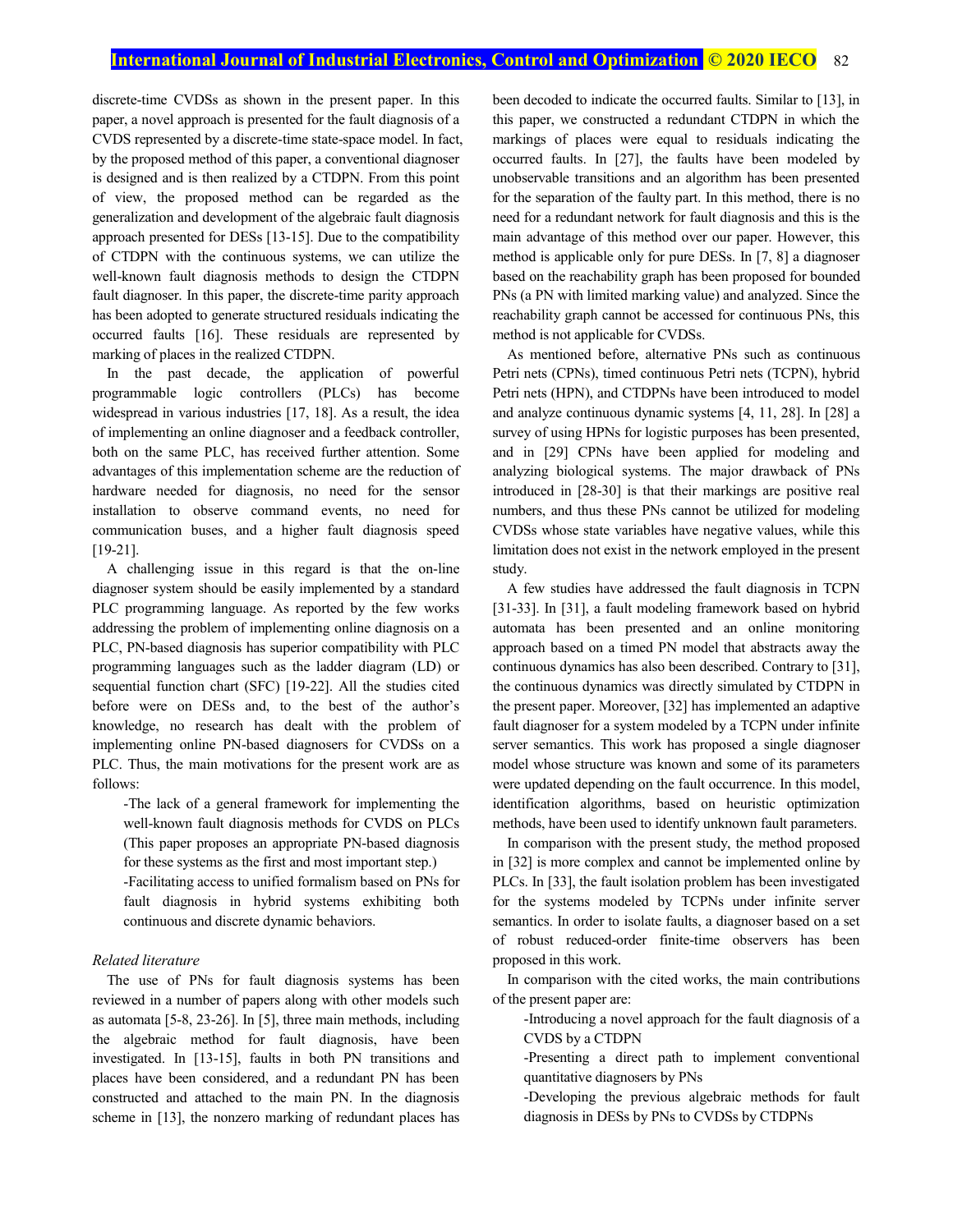The remainder of this paper is organized as follows: In Section 2, we present preliminaries and basic definitions. Section 3 illustrates how to convert a discrete state-space model into CTDPN. Section 4 describes the design procedure of diagnosis systems, and Section 5 presents the result of using the proposed diagnoser for a DC motor.

# **II. PRELIMINARIES**

In this section, some basic definitions required in other sections are reviewed.

# *A. Discrete PN*

**Definition 1** [34]:A PN is a structure  $N =$  $(P, T, **Pre**, **Post**, **M**<sub>0</sub>)$  where  $P = \{P_1, P_2, ..., P_m\}$  is the set of m places,  $T = \{t_1, t_2, ..., t_n\}$  is the set of n transitions, **Pre**:  $P \times T \rightarrow N$  is the pre-incidence function specifying the number of arcs directed from places to transitions (called "*pre*" arcs) and represented by an  $m \times n$  matrix, **Post**:  $P \times$  $T \rightarrow N$  is the post-incidence function specifying the number of arcs directed from transitions to places (called "*post*" arcs) and represented by an m×n matrix, and  $M_0$  is the initial marking. The incidence matrix **W** is equal to  $W = Post -$ **Pre.** For a transition  $\in T$ , its sets of input and output places are respectively defined as:

•t= { $p \in P$  | *Pre*  $(p, t) > 0$ }, and t • = { $p \in P$  | *Post*  $(p, t) > 0$ 0}, while given a place  $p \in P$ , its set of input and output transitions are defined as:

 $\mathbf{p} = \{ t \in T \mid Post(p, t) > 0 \}, p \bullet = \{ t \in T \mid Pre(p, t) > 0 \}.$ 

**Definition 2** [34]: A marking is a function  $M : P \rightarrow N$  that assigns to each place a non-negative integer number of tokens. The marking of a PN defines its state.

**Definition 3** [34]: A transition  $t_i$  is enabled at a marking *M*, if  $M \geq Pre$  ( $\cdot$ , $t_i$ ), i.e., if each place  $p \in P$  contains a number of tokens greater than or equal to *Pre*  $(p, t_i)$ .

**Definition 4** [34]: A transition  $t_i$  enabled at a marking M can fire. The firing of  $t_i$  removes *Pre*  $(p, t_i)$  tokens from each place  $p \in P$  and adds *Post*  $(p, t_i)$  tokens in each place *p* ∈ *P*, yielding a new marking:

$$
M' = M - Pre(., t_i) + Post(., t_i) = M + W(., t_i)
$$
 (1)  
To denote that the firing of  $t_i$  from M leads to M', we write  
M [ $t_i > M'$ . Let S be a firing sequence which can be  
performed from a marking  $M_0$ , and suppose that  $M_k$  is  
reachable from  $M_0$  by applying S [4, 11]. The characteristic  
vector of sequence S, written as s, is the *m*-component vector  
whose component number i corresponds to the number of  
frings of transition  $t_i$  in sequence S, i.e.

$$
s = s_1 + s_2 + \dots + s_{k-1},
$$
 (2)

where  $s_i$  represents the firing transition of  $t_i$ . In this case,  $M_k$  is obtained by fundamental equation:

$$
M_k = M_o + Ws. \tag{3}
$$

## *B. Continuous PN (CPN)*

**Definition 5** [4]: A marked autonomous continuous PN is a five-tuple  $R = (P, T, Pre, Post, M_0)$  such that *P* and *T* are the same as Definition 1,  $Pre: P \times T \rightarrow R_+$  and **Post:**  $P \times T \rightarrow R_+$  are the input and output incidence applications, respectively, and  $M_0: P \to R_+$  is the initial marking. **Pre** $(P_i, t_i)$  denotes the weight of the arc  $P_i \rightarrow t_i$ and is a positive real number if the arc exists and 0 otherwise. Similarly,  $Post(t_i, P_i)$  is the weight of the arc  $t_i \rightarrow P_i$ . In addition, a place marking must be a real number since it may change continuously. In a continuous PN, places and transitions are represented by a double line.

**Definition 6** [4]: In a continuous PN, the enabling degree of transition  $t_i$  for marking *M*, denoted by *q* or  $q(t_i, M)$ , is the real number *q* such that

$$
q = \min_{i: P_i \in \mathcal{I}} \left( \frac{M(P_i)}{Pre(P_i, t_j)} \right). \tag{4}
$$

If  $q > 0$ , transition  $t_i$  is enabled, and it is said to be *q*-enabled. Definition 6 is applied to a generalized PN. In the particular case of a PN in which the weight is 1 for all input arcs to the transitions, Equ. (5) can be simplified as:

$$
q = \min_{i: P_i \in \mathbf{t}_j} \left( M(P_i) \right). \tag{5}
$$

**Definition 7** [4]: A timed continuous PN (TCPN) is a pair (*R, Spe*) such that *R* is a marked autonomous continuous PN (c. f. Definition 5), and *Spe* indicates a function from the set *T* of transitions to  $R_+ \cup \{ \infty \}$ . For each  $t_i$ , Spe( $t_i$ )= $V_i$  is the maximal speed associated with transition  $t_i$ . The instantaneous firing speed  $v_i(t_i)$  satisfies the following condition [4]:

$$
v_j(t_j) \leq V_j(t_j)
$$

For a timed continuous PN, between times  $\tau$  and  $\tau + d\tau$ , the quantity of firing of  $t_i$  is  $v_i(\tau)$ .  $d\tau$ ; then, *s* corresponds to the vector  $v(\tau)$ .  $d\tau$ . It follows that:

$$
M(\tau + d\tau) = M(\tau) + W \cdot \nu(\tau),
$$
\n(6)

\nthen

$$
M(\tau_2) = M(\tau_1) + W \int_{\tau_1}^{\tau_2} \nu(\tau) d\tau, \qquad (7)
$$

is the fundamental equation for a timed continuous PN. It works for any  $0 \leq \tau_1 \leq \tau_2$  [4].

#### *C. Continuous-Time Delay Petri Net*

**Definition** 8 [11]: A continuous-time delay Petri net is a timed continuous PN in which each transition firing plays the role of a unit time delay. In fact, in this TCPN, when a transition is enabled, it is fired after a time delay (e.g.  $T_s$ ). Moreover, in this PN, the following assumptions are held [11]:

**Assumption 1.** Place tokens and weights of the arcs in CTDPN can be negative or non-negative real numbers at any time.

**Assumption 2.** A transition is enabled if  $M(p_i) > 0$  or  $M(p_i) < 0$ .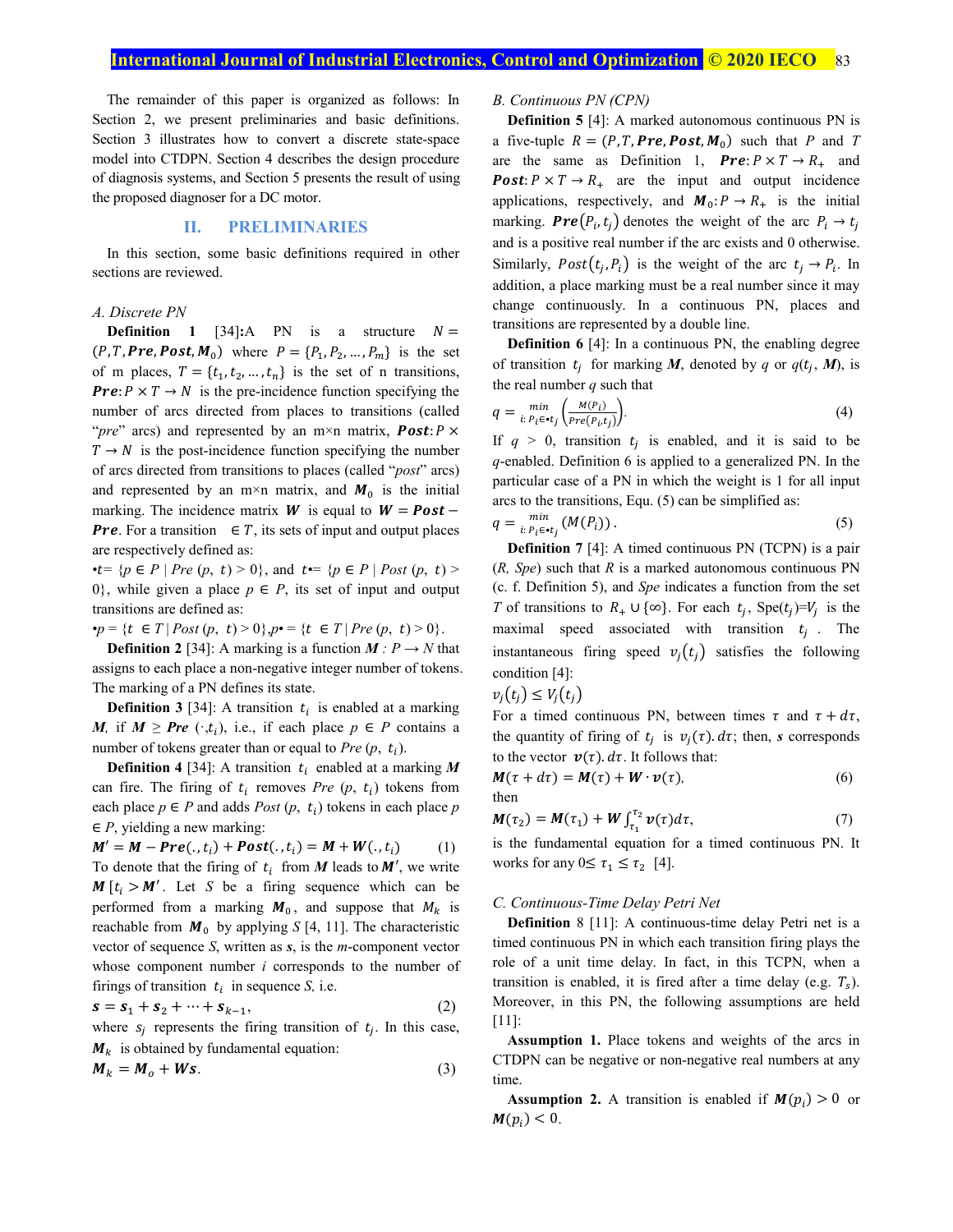# **International Journal of Industrial Electronics, Control and Optimization © 2020 IECO** 84

**Assumption 3.** The speed of the transitions is infinity.

**Assumption 4.** When transitions are fired, values of tokens of input places become zero.

## **III. DYNAMICS OF THE CTDPN**

This paper is based on the application of CTDPN for realizing a well-known fault diagnosis system (represented by a set of difference equations). Therefore, in the first step, the CTDPN dynamics should be determined and then the relation between this dynamic and the difference equations must be established. To do this, the following theorem illustrates how the marking vector of a CTDPN changes with time and the enabling degree of the transitions.

**Theorem 1**: For a given CTDPN, if  $M(\, (T_s)$  is the marking vector at time  $kT_s$ , then  $M((k+1)T_s) = M(kT_s) +$  $Wq(kT<sub>s</sub>)$ , in which  $M((k+1)T<sub>s</sub>)$  indicates the marking vector at the time  $(k + 1)T_s$ , W denotes the incidence matrix, and  $\mathbf{q}(kT_s) = [q_1(kT_s) q_2(kT_s) \dots q_m(kT_s)]^T$ represents the enabling degree vector of all transitions at time  $kT_s$ .

**Proof:** As previously mentioned (c.f. Definition 7),  $v_i(\tau)$ denotes the mark flow rate of  $t_i$ . Therefore, the mark transported by  $t_i$  (firing quantity of  $t_i$ ), between times  $\tau$ and  $\tau + \Delta \tau$ , is

$$
\Delta m_j = v_j(\tau) \cdot \Delta \tau. \tag{8}
$$

Since there is no limit to the firing quantity of  $t_i$ ,  $\Delta m_i$  is only limited to the enabling degree of  $t_i$ ; it means that  $\Delta m_j = q_j(\tau)$ . Here,  $q_j(\tau)$  is the enabling degree of  $t_i$  and is defined by Equ. (4). As a result,  $\Delta m_i$  is finite and, because of the infinity speed of transitions, (c.f. Assumption 3 in section 2.3), it results from Equ. (8) that  $\Delta \tau \rightarrow 0$ . Thus Equ. (8) can be written as:

$$
dm_j = v_j(\tau). d\tau \tag{9}
$$

It means that when  $t_i$  is fired at time instance  $T_s$ , the entire marking is transported instantaneously at this time such that:

$$
\Delta m_j = \int_{T_s^-}^{T_s^+} dm_j = q_j(T_s^-) = \int_{T_s^-}^{T_s^+} v_j(\tau) \, d\tau. \tag{10}
$$
\n
$$
\text{Here, } T_s^- = T_s - \varepsilon \text{ and } T_s^+ = T_s + \varepsilon \text{ where } \varepsilon \to 0.
$$

For a CTDPN with initial enabling degree vector  $q(0) = [q_1(0) q_2(0) ... q_m(0)]^T$ , all transitions can be fired only at  $kT_s$  instances, where  $k=1,2,...$  . Thus Equ. (10) can be rewritten for all transitions as follows:

$$
\boldsymbol{q}(kT_s^{-}) = \int_{kT_s^{-}}^{kT_s^{+}} \boldsymbol{v}(\tau) \, d\tau \quad \text{for } k=1,2,\dots \tag{11}
$$

Here,  $v(\tau)$  denotes the transition speed vector. Now, if Equ. (7) is written for  $t_2 = kT_s^+$  and  $t_1 = kT_s^-$ , and also using Equ. (11), then

$$
M(kT_s^+) = M(kT_s^-) + W \int_{kT_s^-}^{kT_s^+} \nu(\tau) \, d\tau,
$$
  
\n
$$
M(kT_s^+) = M(kT_s^-) + Wq(kT_s^-).
$$
 (12)  
\nBy replacing  $kT_s^+ = kT_s$  and  $kT_s^- = (k-1)T_s$  for  
\n $k=1,2,...$ , we have for  $k=1,2,...$ 

$$
M(kT_s) = M((k-1)T_s) + Wq((k-1)T_s),
$$
  
\nFinally, for k=0,1,..., (13) can be written as

$$
M((k+1)Ts) = M(kTs) + Wq(kTs)
$$
\n(14)

For simplicity,  $kT_s$  is abbreviated to k henceforth. In addition, to avoid conflict, it is assumed that for each place, its output transitions (e.g.  $t_i$ ) have more priority over its input transitions. For further illustration, consider a place that is an input place for  $t_i$  and an output place for  $t_k$ . At time instance  $T_s$ , both transitions are fired simultaneously. According to this assumption, the marking of this place is transported via  $t_i$  at first, then it accepts the transported marking from  $t_k$ . In the following, a corollary of the presented lemma is given.

**Corollary 1:** Consider a particular CTDPN in which the weights are 1 for all input arcs to the transitions (e.g.  $Pre(P_i, t_j) = 1$  for all  $P_i$  and  $t_j$ ), and each transition has one and only one input place (e. g  $\cdot t_i = P_i$  for all  $t_i$ ). From Equ. (5), it is concluded that:

 $q(t_j) = \lim_{i:P_i \in \mathbf{t}_j} (m(P_i)) = m(P_j)$ . Thus Equ. (14) in the theorem is simplified as:

$$
M(k+1) = M(k) + WM(k) \tag{15}
$$

## **IV. FAULT DIAGNOSER DESIGN**

In the previous sections, CTDPN was introduced and its dynamics were obtained according to Equ.s (14) and (15). In this section, a fault diagnoser is constructed by the particular CTDPN illustrated by Corollary 1 and its dynamic Equ. (15). In the first step, the diagnoser was designed. Here, we used the well-known method of parity equations (briefly reviewed in what follows) to design a fault diagnoser for the continuous system. The results of this stage were the set of parity equations determining residual vector  $r(k)$  (c.f. Equ. (19)). In the second step, a CTDPN was constructed to realize the parity equations and obtaining the residual vector. In this step, the state-space equations and parity equations were combined to obtain dynamic equations of the CTDPN (c.f. Equ.s (24) and (25)).

#### *A. Fault diagnoser design with parity equations [35]:*

A straightforward method for detecting process faults is to compare the process behavior with a process model describing the nominal, i.e. non-faulty behavior. The difference of signals between the process and the model is expressed by residuals. The residuals can be made in state-space formulation and are used to identify the faults occurring in the process. For a given linear system with *p* inputs, *r* outputs, and *n* state variables, the discrete-time state-space model is described by:

$$
x(k+1) = Ax(k) + Bu(k) + Lf(k)
$$
 (16)

$$
\mathbf{y}(k) = \mathbf{C}\mathbf{x}(k) + \mathbf{D}\mathbf{u}(k) + \mathbf{M}\mathbf{f}(k),\tag{17}
$$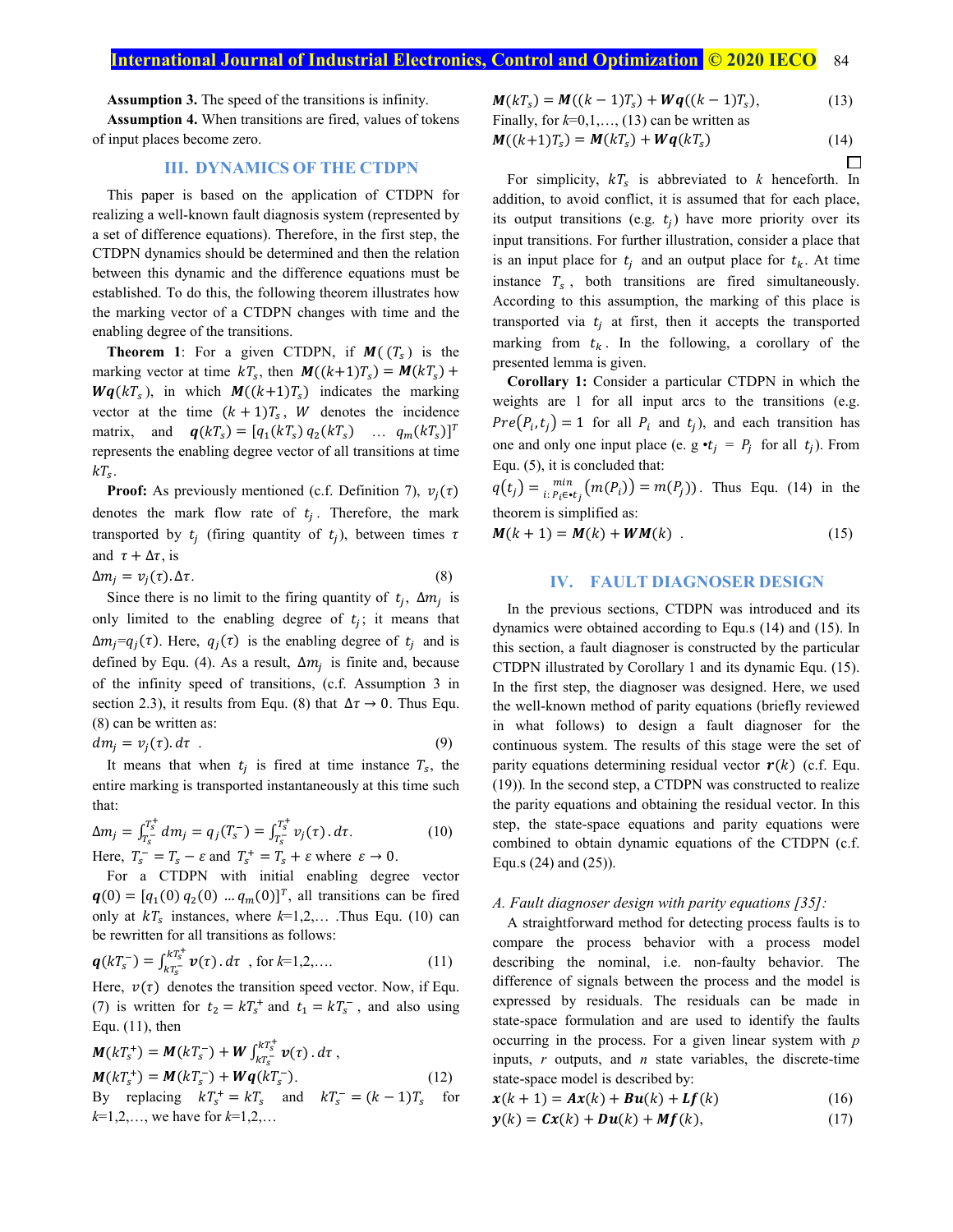# **International Journal of Industrial Electronics, Control and Optimization © 2020 IECO 85**

in which  $A, B, C$ , and  $D$  denote the state-space matrices,  $f(k)$  are additive faults, and  $L$  and  $M$  are gain matrices of faults, respectively.  $f(k)$  may be compsed of additive faults  $f_L(k)$  on the input, and  $f_m(k)$  are additive faults on the output  $f^{T}(k) = [f_{L}^{T}(k) f_{m}^{T}(k)].$ 

For simplicity, it is assumed that  $D = 0$  which is true in many real cases and does not basically change the equations. Introducing Equ. (6) to (17) yields

$$
\mathbf{y}(k+1) = \mathbf{C}A\mathbf{x}(k) + \mathbf{C}B\mathbf{u}(k) + \mathbf{C}Lf(k) + Mf(k) \quad (18)
$$
  
For the next sampled output, it holds:  

$$
\mathbf{y}(k+2) = \mathbf{C}\mathbf{x}(k+2) + Mf(k+2)
$$

$$
= \mathbf{C}A\mathbf{x}(k+1) + \mathbf{C}Bu(k+1) + \mathbf{C}Lf(k+1) + Mf(k+2)
$$

$$
= \mathbf{C}A^2\mathbf{x}(k) + \mathbf{C}A\mathbf{B}\mathbf{u}(k) + \mathbf{C}Bu(k+1) + \mathbf{C}ALf(k) +
$$

$$
\mathbf{C}Lf(k+1) + Mf(k+2)
$$
and for the  $q^{th}$  sample ( $q \le m$ ):  

$$
\mathbf{y}(k+q) = \mathbf{C}A^q\mathbf{x}(k) + \mathbf{C}A^{q-1}\mathbf{B}\mathbf{u}(k) + \dots + \mathbf{C}Bu(k+q-1) + \mathbf{C}A^{q-1}Lf(k) + \mathbf{C}A^{q-2}Lf(k+1) + \dots + \mathbf{C}Lf(k+q-1) + Mf(k+q). \quad (19)
$$

Equ. (19) gives the redundant equations for different time instants. The equations for a time window of length  $q+1$  ( $q \leq$  $(m)$  are summarized, leading to:

$$
Y(k + q) = Tx(k) + QU(k + q) + QFF(k),
$$
 (20)  
when time is shifted by q backwards

 $Y(k) = Tx(k - q) + QU(k) + Q<sub>F</sub>F(k - q),$  (21) with the vectors

$$
Y(k) = \begin{bmatrix} y(k-q) \\ y(k-q+1) \\ \cdot \\ \cdot \\ y(k) \end{bmatrix}, \quad U \quad (k) = \begin{bmatrix} u(k-q) \\ u(k-q+1) \\ \cdot \\ \cdot \\ u(k) \end{bmatrix},
$$

$$
F(k-q) = \begin{bmatrix} f(k-q) \\ f(k-q+1) \\ \cdot \\ \cdot \\ f(k) \end{bmatrix}
$$
(22)

and the matrices

$$
T = \begin{bmatrix} C \\ CA \\ CA^{q} \end{bmatrix}, Q = \begin{bmatrix} 0 & 0 & \dots 0 \\ CB & 0 & \dots 0 \\ CAB & CB & \dots \\ \vdots & \vdots & \ddots & \vdots \\ CA^{q-1}B & CA^{q-2}B & \dots & CB & 0 \end{bmatrix} \text{ and,}
$$
  
\n
$$
Q_F = \begin{bmatrix} M & 0 & \dots 0 \\ CL & M & \dots 0 \\ CAL & CL & M & 0 \\ \vdots & \vdots & \ddots & \vdots \\ CA^{q-1}L & CA^{q-2}L & \dots & CL & M \end{bmatrix}
$$
 (23)

As the state vector  $x(k - q)$  is unknown, Equ. (21) is multiplied by a weighting matrix *V,* 

$$
\boldsymbol{V}\boldsymbol{Y}(k) = \boldsymbol{V}\boldsymbol{T}\boldsymbol{x}(k-q) + \boldsymbol{V}\boldsymbol{Q}\boldsymbol{U}(k) + \boldsymbol{V}\boldsymbol{Q}_F\boldsymbol{F}(k-q). \qquad (24)
$$

By selecting  $V_{h \times (q+1)r}$  such that  $VT=0$ , an input-output relation results. Consequently, residuals are defined as:

$$
r(k) = VY(k) - VQU(k) = VQ_F F(k).
$$
 (25)  
In Equ. (25),  $r(k)$  includes *h* residuals. When  $F(k) = 0$ ,  
then  $r(k)$  becomes zero, meaning that no fault has occurred.  
If  $F(k) \neq 0$ , then computing  $r(k)$  from (25) leads to a  
nonzero vector. The weighting matrix *V* can be chosen such

that the special properties of the residuals, e.g. structured residuals, are obtained. Here, structured residual vectors are generated such that each residual is at least independent from one of the faults. As a result, it is easier to detect the faults by these residuals.

#### *B. Realization parity equations by CTDPN*

This subsection describes the procedure of the realization of parity Equ. (25) by a CTDPN that plays the role of the fault diagnoser.

*1)* For each signal variable in Equ. (25), a place is assigned in the PN. Therefore, the CTDPN marking vector  $M(k)$ contains input and output vectors and their q backward is shifted (*i.e.*  $U(k)$  and  $Y(k)$  in Equ. (22)), and also  $r_{h \times 1}$ are the residuals containing h residuals. Thus, the total number of places is  $t = (p + r)(q + 1) + h$ .

$$
\mathbf{M}(k) = [\mathbf{U}^T(k) \mathbf{Y}^T(k) \mathbf{r}^T(k)]^T = [m_1(k)m_2(k) ... m_t(k)]^T.
$$
\n(26)

*2)* The relationship between  $M(k)$  and  $M(k - 1)$  is determined using Equ.s (22)-(25). Given the structure of  $M(k)$ , it can be observed that for input vector  $U(k)$ , and for  $i = 0,1, ..., q, m(l) = u<sub>i</sub>(k - q + i)$  (27) where  $l = j + ip$  and  $j = 1, ..., p$ . For output vector  $Y(k)$ ,  $m(l) = y_i(k - q + i)$  (28) where  $l = (q + 1)p + j + ir$  and  $j = 1, ..., r$ .

For residual vector  $r(k)$ ,  $m(l) = r<sub>i</sub>(k)$ 

for 
$$
l = (q + 1)p + (q + 1)r + j
$$
, and  $j = 1, ..., h$ . (29)

*3)* It can be verified that the relationships described by Equ.s (27)-(29) can be written in the form of a matrix equation such that:

$$
M(k) = HM(k-1), \text{ where}
$$
\n
$$
H = \begin{bmatrix}\n\mathbf{0}_{qp\times p} & I_{qp\times qp} & \mathbf{0}_{qp\times r} & \mathbf{0}_{qp\times qr} & \mathbf{0}_{qp\times h} \\
\mathbf{0}_{p\times p} & \mathbf{0}_{p\times qp} & \mathbf{0}_{p\times r} & \mathbf{0}_{p\times qr} & \mathbf{0}_{p\times h} \\
\mathbf{0}_{qr\times p} & \mathbf{0}_{qr\times ap} & I_{qr\times r} & \mathbf{0}_{qr\times qr} & \mathbf{0}_{qr\times h} \\
\mathbf{0}_{r\times p} & \mathbf{0}_{r\times ap} & \mathbf{0}_{r\times r} & \mathbf{0}_{r\times qr} & \mathbf{0}_{r\times h} \\
-\mathbf{VQ} & \mathbf{V} & \mathbf{0}_{h\times h}\n\end{bmatrix}.
$$
\n(30)

Note that  $u(k)$  and  $y(k)$  are independent of the other signals  $u(k - q)$  and  $y(k - q)$ . Therefore, Rows 2 and 4 are in matrix *H* are equal to zero.

4) By using Corollary 1 for this CTDPN,  
**post** = 
$$
H
$$
, and **Pre** =  $I_{t \times t}$  (31)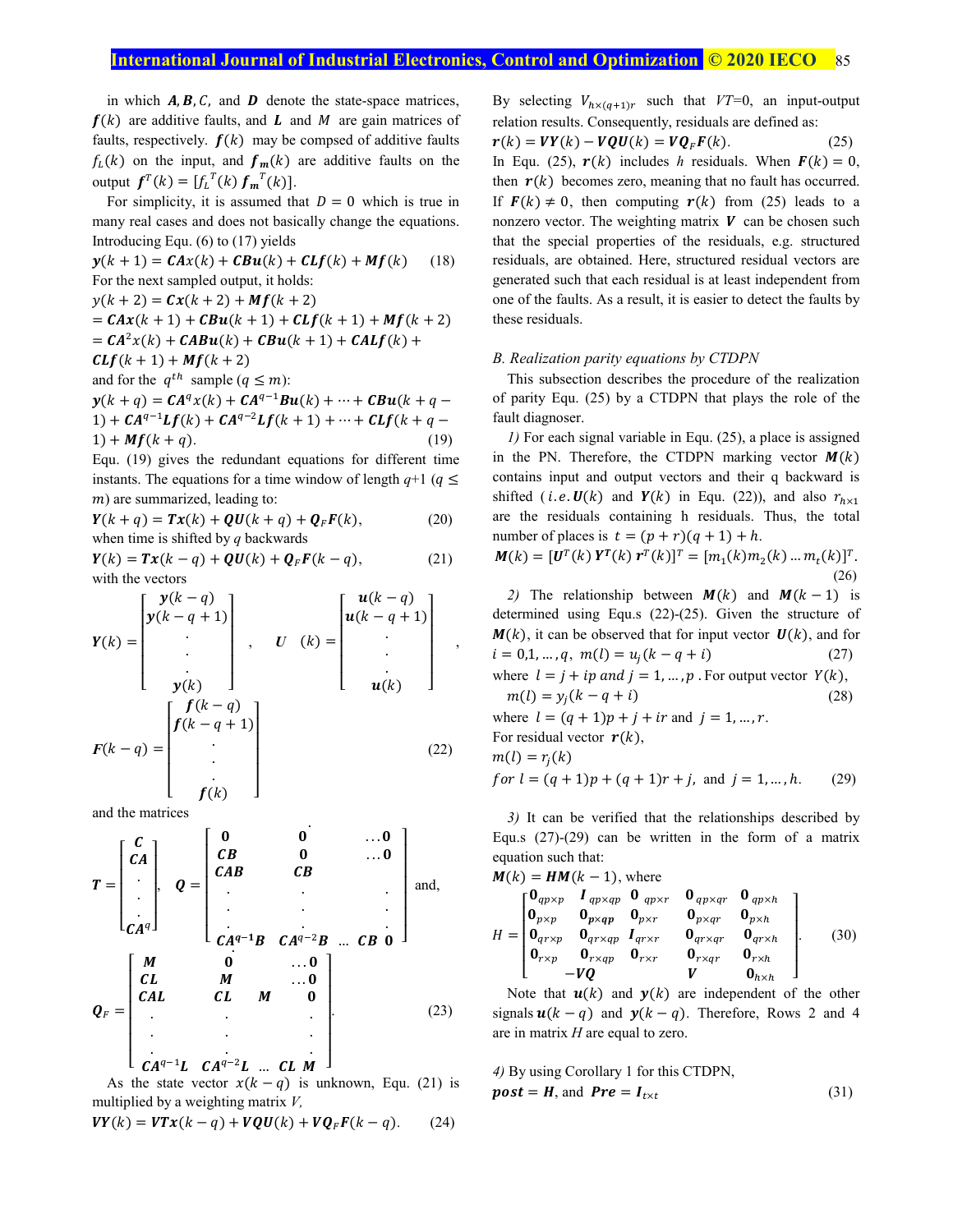

**Fig. 1***.* Signal flow graph of the DC motor

For a better explanation of the method presented in this paper, an illustrative example is given in the next section.

# **V. AN ILLUSTRATIVE EXAMPLE**

This section presents how to apply the proposed method to implement a fault diagnoser for a DC motor. Here, a permanently excited DC motor with a rated power of *P=* 550W at rated speed  $n= 2500$  rpm is considered [35]. Fig. 1 depicts the signal flow graph of the motor and its data are given in Table 1.

The linear state-space model of this system becomes

$$
\dot{\mathbf{x}} = \begin{bmatrix} I_A \\ \dot{\omega} \end{bmatrix} = \begin{bmatrix} -\frac{R_A}{L_A} - \frac{\psi}{L_A} \\ \frac{\psi}{J} - \frac{M_F}{J} \end{bmatrix} \begin{bmatrix} I_A \\ \omega \end{bmatrix} + \begin{bmatrix} \frac{1}{L_A} & 0 \\ 0 & -\frac{1}{J} \end{bmatrix} \begin{bmatrix} U_A \\ M_L \end{bmatrix},
$$
\n(32)\n
$$
\mathbf{y} = \begin{bmatrix} I_A \\ \omega \end{bmatrix} = \begin{bmatrix} 1 & 0 \\ 0 & 1 \end{bmatrix} \mathbf{x}
$$

Thus, the linear discrete-time state-space representation of the DC motor with a sampling time of 0.001 seconds is as follows:

$$
\mathbf{x}(k+1) = \begin{bmatrix} I_A(k+1) \\ \omega(k+1) \end{bmatrix} = \begin{bmatrix} 0.7966 & -0.0433 \\ 0.1538 & 0.9959 \end{bmatrix} \begin{bmatrix} I_A(k) \\ \omega(k) \end{bmatrix} + \begin{bmatrix} 0.1313 & 0.0117 \\ 0.0117 & -0.5201 \end{bmatrix} \begin{bmatrix} U_A(k) \\ M_L(k) \end{bmatrix}.
$$

$$
\mathbf{y}(k) = \begin{bmatrix} I_A \\ \omega \end{bmatrix} = \begin{bmatrix} 1 & 0 \\ 0 & 1 \end{bmatrix} \mathbf{x}(k).
$$
(33)

Here,  $I_A$ ,  $U_A$ , and  $\omega$  are the measured armature current, armature voltage, and speed of the motor, respectively, and  $M_L$  is the load torque.

From Equ. (27), discrete state-space parameters are obtained as follows:

| TABLE I                    |  |  |
|----------------------------|--|--|
| DATA FOR THE DC MOTOR [35] |  |  |

| Armature resistance | $R_A = 1.52 \Omega$                        |
|---------------------|--------------------------------------------|
| Armature inductance | $L_A = 6.82 \cdot 10^{-3}$                 |
| Magnetic flux       | $\psi = 0.33 V s$                          |
| Voltage drop factor | $K_R = 2.21 \cdot 10^{-3} V s/A$           |
| Inertia constant    | $I = 1.92 \cdot 10^{-3}$ kg m <sup>2</sup> |
| Viscous friction    | $M_F = 0.36 \cdot 10^{-3}$ Nm s            |

$$
\mathbf{A} = \begin{bmatrix} 0.7966 & -0.0433 \\ 0.1538 & 0.9959 \end{bmatrix}, \quad \mathbf{B} = \begin{bmatrix} 0.1313 & 0.0117 \\ 0.0117 & -0.5201 \end{bmatrix} \text{ and }
$$

$$
\mathbf{C} = \begin{bmatrix} 1 & 0 \\ 0 & 1 \end{bmatrix}.
$$

#### *A. Fault diagnoser design*

In this subsection, a fault diagnoser based on Section 4 is designed for the previously mentioned DC motor. The diagnoser is based on parity equations presented in Subsection 4.*B*. Two faults are considered here, a bias in the armature current sensor  $(f_1)$  and a bias in the speed sensor (f<sub>2</sub>). Therefore, two structured residuals ( $r_1$  and  $r_2$ ) should be made such that when a fault occurs, only its corresponding residual remains unchanged and the other residual changes. In [35], a fault diagnoser has been designed for this case, and the results of that work are used here to realize a CTDPN-based fault diagnoser. According to [35],  $q = 2$ and therefore, from Equ. (17), we have:

$$
Y(k) = [IA(k-2) ω(k-2) IA(k-1) ω(k-1) IA(k) ω(k)]T, (34)\nU(k) =\n[UA(k-2) ML(k-2) UA(k-1) ML(k-1) UA(k) ML(k)]T (35)\nr(k) = [r1(k) r2(k)]T (36)
$$

Here,  $r_1(k)$  and  $r_2(k)$  are the residuals corresponding to  $f_1$ and  $f_2$ , respectively.

M(k) is obtained by substituting Equ.s (34)-(36) in (26) and the matrix Q is computed using Equ. (23) for the matrices A, B, and C of Equ. (32). For generating structured residuals, the weighting matrix V is adapted from [35] as follows:

$$
\mathbf{V} = \begin{bmatrix} \alpha & 0 & \beta & 0 & J L_A & 0 \\ 0 & \alpha & 0 & \beta & 0 & J L_A \end{bmatrix},
$$
 (37)

where  $\alpha = \psi^2 + R_A M_F$  and  $\beta = L_A M_F + J R_A$ . Selecting this weighting matrix causes the residuals to be independent of one another. Finally, the matrices  $\boldsymbol{post} = \boldsymbol{H}$  and **Pre** =  $I_{14 \times 14}$  are obtained from Equ. (31). Here, only the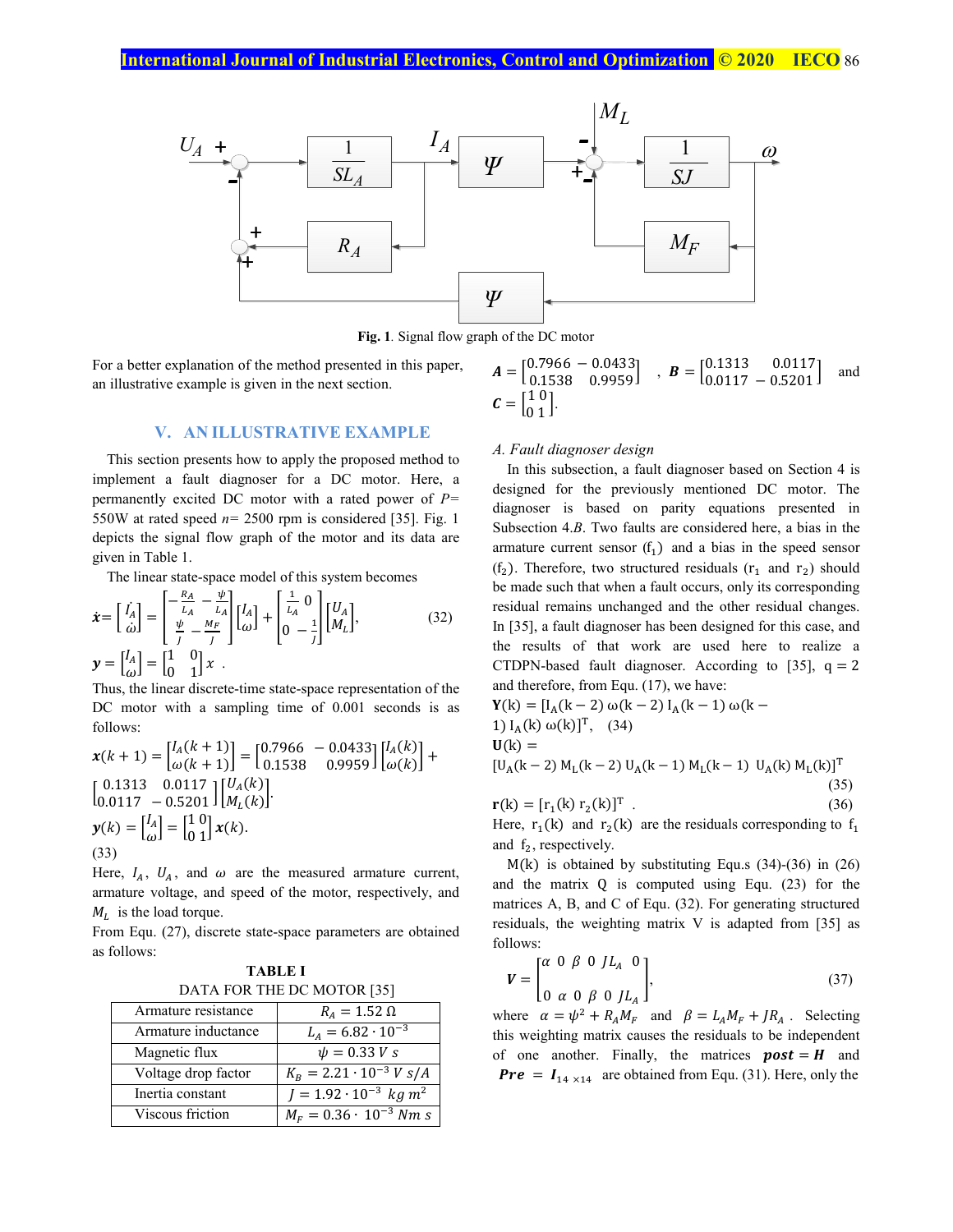

**Fig. 2.** CTDPN fault diagnoser for the DC motor

last two lines of matrix **H**, which describe the parity equations, are presented.

$$
W_h = [-VQ \quad V] =
$$
  
\n
$$
\begin{bmatrix} -M_F - \psi & -J & 0 & 0 & \alpha & 0 & \beta & 0 & JL_A & 0 \\ -\psi & R_A & 0 & L_A & 0 & 0 & 0 & \alpha & 0 & \beta & 0 & JL_A \end{bmatrix}.
$$
\n(38)

According to Equ. (25), the corresponding CTDPN that plays the role of a fault diagnoser for the main system is obtained and depicted in Fig. 2. In this CTDPN, the places  $p_{13}$  and  $p_{14}$  are redundant places that compute the residuals indicating the faults. The remainder of the network provides the delay timed signals from the inputs and the outputs, required for residual calculations.

# The performance of the proposed diagnoser is investigated here in three cases. In all cases,  $U_A = 24 \nu$  and  $M_L =$  $0.3$  Nm are applied to the DC motor.

# *B. Case 1: Faultless system*

No fault occurs in this case. Fig. 3-a shows the residuals generated by the CTDPN fault diagnoser (i.e.  $r_1(k)$  and  $r_2(k)$ , the markings of places  $p_{13}$  and  $p_{14}$  in Fig. 2). Evidently, the two residual values converge to zero after a transient time (about 0.2 s), indicating no fault occurrence.

## *C. Case 2: The armature current sensor fault*

In this case, a 10% positive bias is added to the measured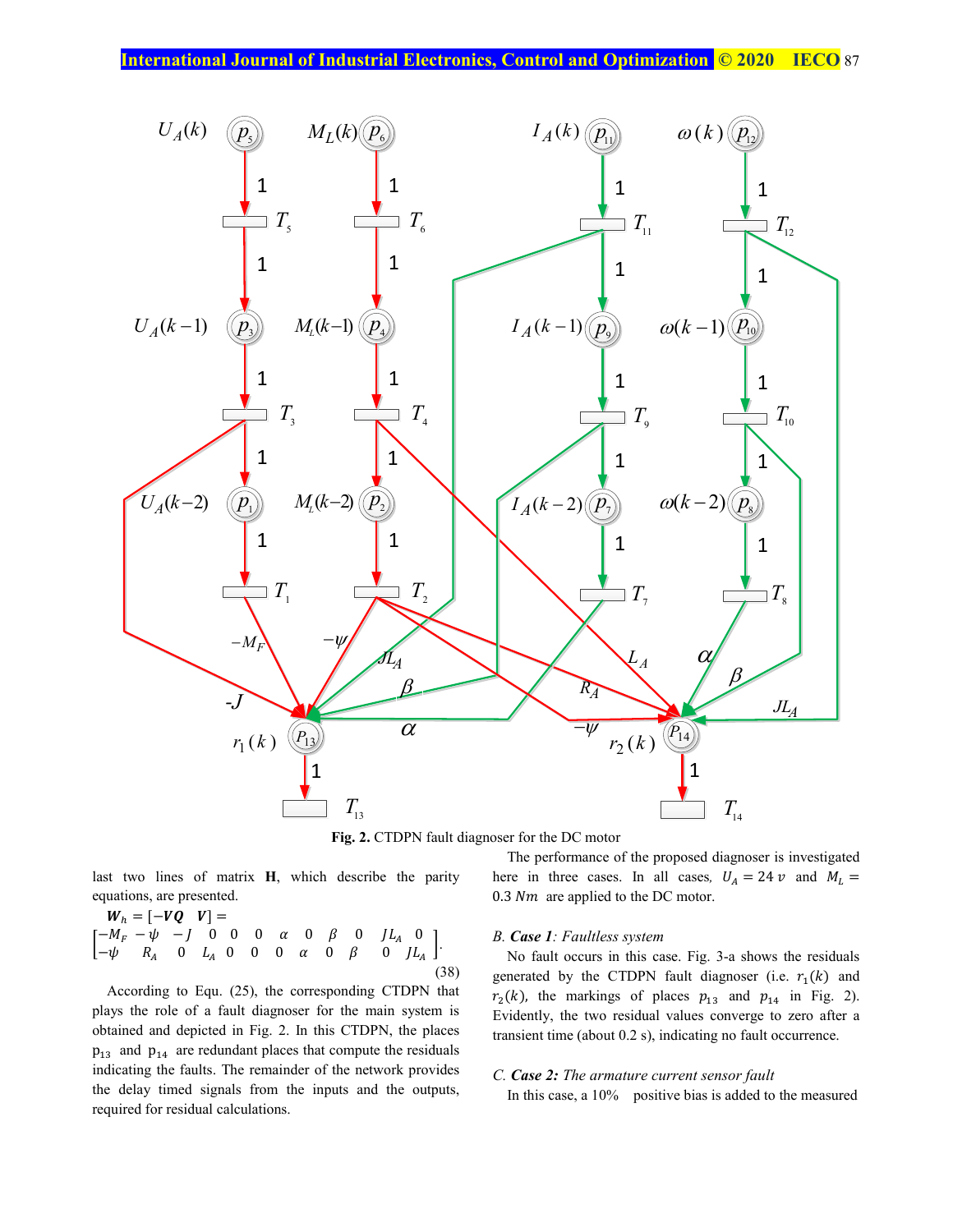current armature due to a fault of the current sensor. It is assumed that the fault affected the sensor at  $t=0.3$  s. Fig. 3-b shows that  $r_1(k)$  remains unchanged, while  $r_2(k)$  is changed abruptly at  $t=0.3$  s, indicating that the fault  $f_1$  has occurred at  $t=0.3$  s. For more clarity, the residuals are normalized with respect to their thresholds and depicted for steady-state time ( $t \geq 0.2$  s).

#### *D. Case 3: The speed sensor fault*

This case is similar to Case 2, differing in that only the speed sensor is affected by the same fault of that case. The changes in the residuals are depicted in Fig. 3-c. In this figure,  $r_2(k)$  remains unchanged, whereas  $r_1(k)$  is changed, indicating that  $f_2$  occurred at t=0.3s.

# **VI. COMPARISON WITH SIMILAR STUDIES**

#### *A. Classical methods:*

The equations used in this paper are the same as the classical equations in fault diagnosis methods such as parity equations [16], but the main feature of this paper is that it provided an intuitive model for implementing classical methods. The use of PNs also provided the capability of developing the proposed method for hybrid systems.

#### *B. Redundant PN diagnoser:*

Similar to [13-15], in this paper, we constructed a redundant PN as a diagnoser in which the markings of places were equal to residuals indicating the occurred faults. The main difference between our paper and [13-15] lies in the type of network used and its equations. In this paper, a continuous type of PN was employed with difference equations, while the PNs used in [13-15] were ordinary PNs with algebraic equations for DESs

## *Differential PNs:*

In the literature review, the difference between CTDPN and regular CPNs and HPNs was stated. In [36] a special CPN has been introduced and known as differential Petri nets (DPNs). In a DPN, similar to a CTDPN, markings and arc values can be negative real numbers and are, therefore, suitable for modeling dynamic systems. The main difference between this network and CTDPN is that DPN is applicable for modeling continuous-time dynamical systems and differential equations, whereas CTDPN is suitable for discrete-time systems and difference equations. In [37], DPN is incorporated for modeling a hybrid system, and in [38], it is applied as a state observer for a continuous-time linear switched system.





.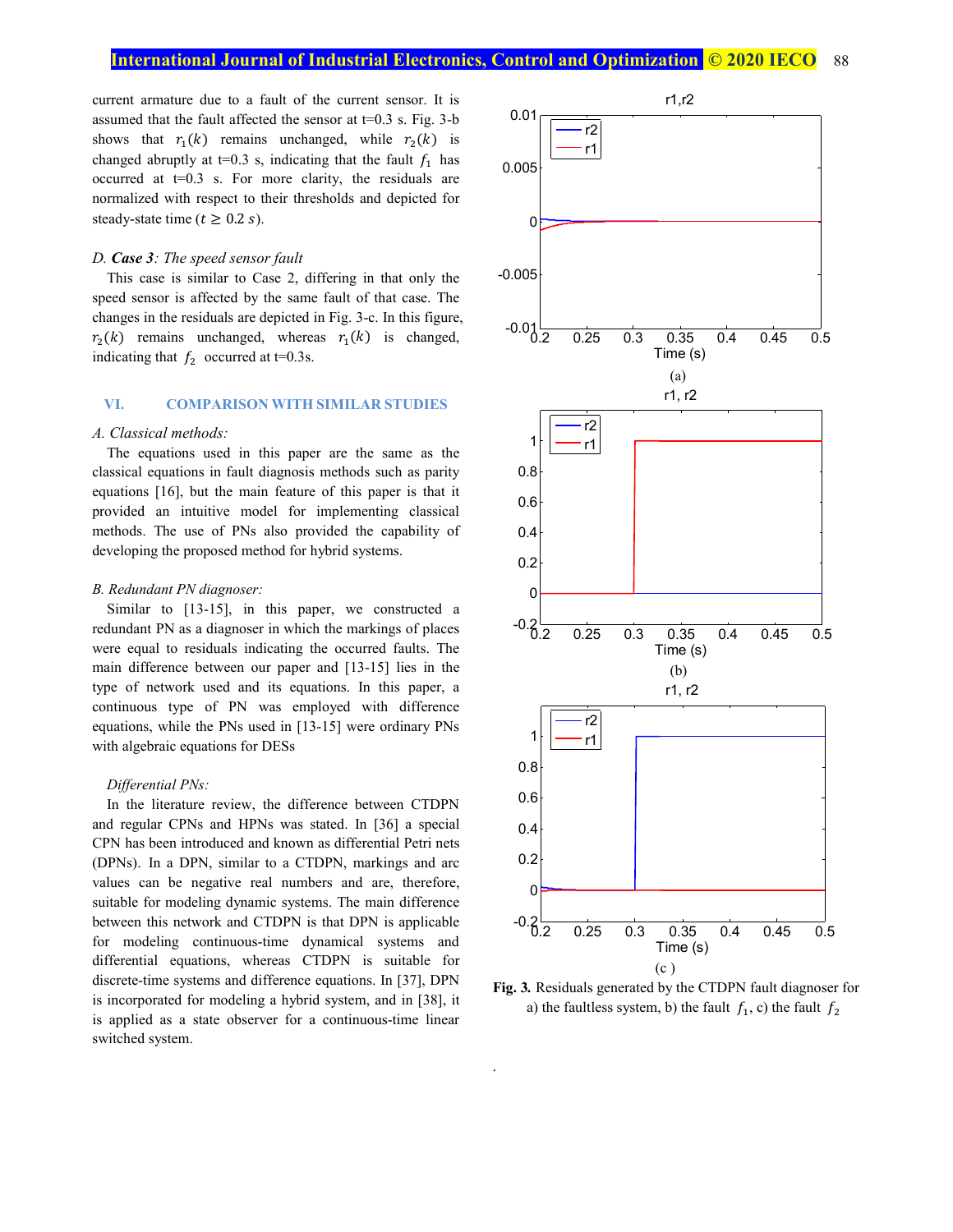# **VII. CONCLUSIONS**

In this paper, a new method for detecting the faults of a continuous linear system by a special continuous PN (CTDPN) was presented. Based on this method, one can design a classic fault diagnoser (e. g. parity equation fault diagnoser) and then realize it by a CTDPN. An advantage of this diagnosis system is the ability for implementation on the same PLC that controls the system. The realization of the CTDPN diagnosis system by PLCs, as a relevant future research direction, can lead to a reduction in costs and an increase in the speed of the fault diagnosis of industrial systems.

Another issue related to this paper is the transformation of the difference equations describing the main system to a CTDPN, as will appear in our future studies. From this point of view, the fault diagnoser CTDPN is regarded as a redundant CTDPN, similar to the idea presented in [13] for monitoring faults in DESs. Integrating these two lines of research will result in a unique and general framework for the fault diagnosis of hybrid systems.

#### ACKNOWLEDGMENT

Author would like to acknowledge the financial support of Kermanshah University of Technology for this research under grant number S/P/T/1194.

#### **REFERENCES**

- [1] A. Karimabadi, M. E. Hajiabadi, E. Kamyab, A. A. Shojaei," The effect of condition monitoring of circuit breaker on the reliability and maintenance cost of substation", IECO, Vol. 2, No. 3, pp. 167-176, July 2019.
- [2] Z. Gao, C. Cecati, S. X. Ding," A survey of fault diagnosis and fault-tolerant techniques—Part I: fault diagnosis with model-based and signal-based approaches", IEEE Trans. on industrial electronics, Vol. 62, NO. 6, pp. 3757-3767, June 2015.
- [3] A. Giua, M. Silva, "Petri Nets and automatic control: A historical perspective", Annual Reviews in Control, Vol. 45, pp. 223-239, 2018.
- [4] R. David and H. Alla, Discrete, continuous, and hybrid Petri Nets, Springer-Verlag, Berlin Heidelberg, 2010.
- [5] Dimitri Lefebvre, Diagnosis of discrete event systems with Petri Nets, chapter 16 of Petri Net, Theory and Applications, Book edited by Vedran Kordic, Vienna, Austria, pp. 534, Feb. 2008.
- [6] M. Iordache and P. Antsaklis, "A survey on the supervision of Petri Nets," DES Workshop PN 2005, Miami, FL, June 21, 2005.
- [7] N. Ran, H. Su; A. Giua; and C. Seatzu, "Codiagnosability analysis of bounded Petri Nets," IEEE Trans. on Automatic Control, Vol. 63, Issue 4, pp. 1192 – 1199, 2018.
- [8] N. Ran, S. Wang, H. Su, and C. Wang," Fault diagnosis for discrete event systems modeled by bounded Petri Nets,"

Asian Journal of Control, Vol. 19, No. 6, pp. 1–10, Nov. 2017.

- [9] C. G. Cassandras and S. Lafortune, Introduction to discrete event systems, Kluwer, 2nd Edition, 2008.
- [10] C. Mahulea, C. Seatzu, M. P. Cabasino, and M. Silva, "Fault diagnosis of discrete event systems using continuous Petri Nets," IEEE Trans. on Systems, Man, and Cybernetics—PART A: Systems and Humans, Vol. 42, No. 4, pp. 970-984, July 2012.
- [11] A. A. Farahani and, A. Dideban, "Continuous-Time Delay-Petri Nets as a new tool to design state-space controller", Information Technology and control, T. 45, No. 4, pp. 401-411, 2016.
- [12] A. Dideban, A. A. Farahani and M. Razavi, "Modeling of continuous systems using modified Petri Net model", Journal of Modeling and Simulation of Electrical and Electronics Engineering (MSEEE), Vol. 1, No. 2, pp. 19-23, May 2015.
- [13] Y. Wu and C. N. Hadjicostis," Algebraic approaches for fault identification in Discrete-Event Systems," IEEE Transaction on Automatic Control, Vol. 50, No. 12, pp. 2048-2053, Dec. 2005.
- [14] V. Calderaro, C. N. Hadjicostis, A. Piccolo, and P. Siano, "Failure Identification in smart grids based on Petri Net modeling," IEEE Trans. on Industrial Electronics, Vol. 58, No. 10, pp. 4613-4623, Oct. 2011.
- [15] V. Calderaro, V. Gladi, A. Piccolo, and P. Siano," Protection system monitoring in electric networks with embedded generation using Petri Nets," International Journal of Emerging Electric Power Systems, Vol. 9, Issue 6, Article 3, 2008.
- [16] R. Isermann, Fault-Diagnosis Applications, Springer-Verlag, Berlin Heidelberg 2011.
- [17] J. Zaytoon and B.Riera," Synthesis and implementation of logic controllers–A review," Annual Reviews in Control, Vol. 43, pp. 152-168, 2017.
- [18] W. Bolton, Programmable Logic Controllers, sixth edition, Elsevier, 2015.
- [19] F. G. Cabral, M. V. Moreira, O. Diene and J. C. Basilio, "A Petri Net diagnoser for discrete event systems modeled by Finite State Automata," IEEE Transactions on Automatic Control Vol. 60, Issue: 1,pp. 59 - 71, Jan. 2015.
- [20] A. D. Vieira, E. A. P. Santos, M. H. de Queiroz, A. B. Leal, A. D. de Paula Neto; J. E. R. Cury," A Method for PLC implementation of supervisory control of discrete event systems", IEEE Trans. on Control Systems Technology, Vol. 25, No. 1, pp. 175-191, JAN, 2017.
- [21] J. C. Quezada, J. Medina, E. Flores, J. C. Seck Tuoh, A. E. Solís, V. Quezada," Simulation and validation of diagram ladder—Petri Nets", The International Journal of Advanced Manufacturing Technology, Vol. 88, Issue 5–8, pp. 1393–1405, February 2017.
- [22] P. Nazemzadeh, A. Dideban and, M. ZareieeA., "Fault modeling in discrete event systems using Petri Nets", ACM Transactions on Embedded Computing Systems (TECS) - Special Issue on Modeling and Verification of Discrete Event, Vol. 12, Issue 1, Article No. 12, Jan. 2013.
- [23] X. Wang, C. Mahulea and M. Silva," Diagnosis of Time Petri Nets using fault diagnosis graph", IEEE Transaction on Automatic Control, Vol. 60, No., pp. 92321- 2335, September 2015.
- [24] X. Zhang; S. Yue; and X. Zha, "Method of power grid fault diagnosis using intuitionistic fuzzy Petri Nets," IET